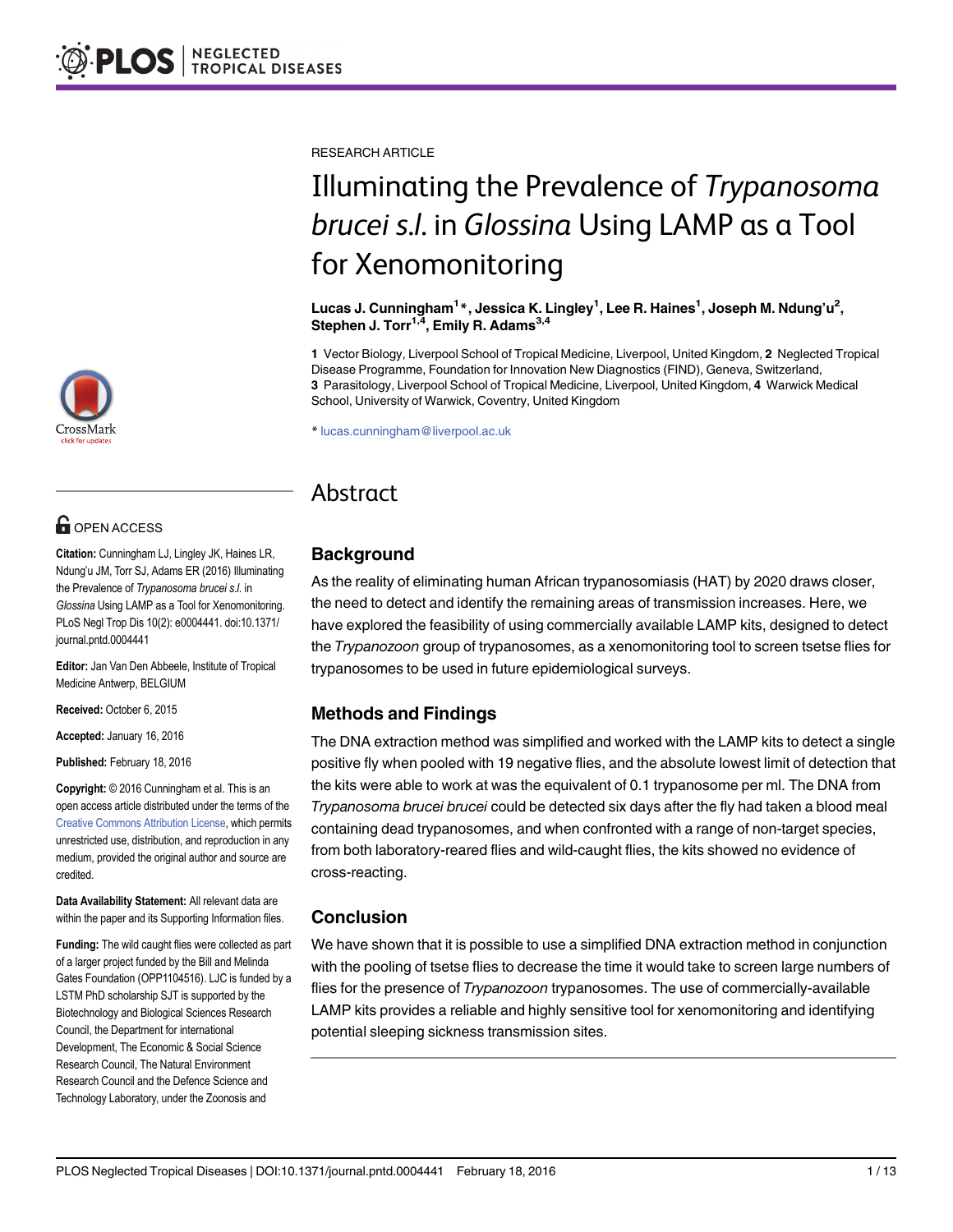<span id="page-1-0"></span>Emerging and Livestock Systems (ZELS) programme (Grant no. BB/L019035/1) and WHO-TDR. The funders had no role in study design, data collection and analysis, decision to publish, or preparation of the manuscript.

Competing Interests: Joseph M N'dungu is the Head of NTD research at FIND and has been involved in the development of the LAMP Eiken kit.

#### Author Summary

Recent control efforts have reduced the global incidence of Gambiense human African trypanosomiasis (HAT) to  $\leq$ 5,000 cases per year, strengthening the prospect of eliminating the disease as a public health problem by 2020. To meet this goal, new methods for identifying transmission must be explored to provide a cost-effective way of identifying hotspots and areas of re-emergence; commercial loop-mediated isothermal amplification (LAMP) kits that detect the trypanosome subgenus, responsible for the two forms of sleeping sickness, have been developed. The LAMP kits were tested to assess their sensitivity, specificity and suitability as a method of screening the vector of the disease, Glossina, for Trypanozoon infection, in xenomonitoring campaigns. A simplified DNA extraction process that worked in conjunction with the LAMP kits on pooled samples demonstrated a faster method of processing large numbers of flies compared to other molecular tools. The kits performed well in our experiments and demonstrated the ability of detecting low levels of target DNA, equivalent to 0.1 trypanosome per ml. The lack of cross reaction with nontarget species of trypanosomes makes the kits reliable in so far as they will only react with the Trypanozoon group of parasites of which the two human forms of the disease belong, however, further species-specific tests would need to be undertaken to identify HAT areas on selected samples.

# Introduction

Human African trypanosomiasis (HAT), commonly known as sleeping sickness, is a parasitic disease caused by two sub-species of trypanosome, Trypanosoma brucei gambiense in West and Central Africa, which causes a chronic disease and T.b. rhodesiense in East and southern Africa which causes an acute disease. These pathogens are transmitted by several species of tsetse flies (Glossina sp.). Through active case detection and treatment, cases of Gambiense sleeping sickness are estimated to be  $\leq$  5000 as of 2014 [[1\]](#page-10-0). The greatest contribution to overall HAT burden is the west African (Gambiense) form of the disease as this accounts for 98% of all sleeping sickness cases in most recent estimates  $[2]$  $[2]$ . This is reflected by the number of people at risk of the disease, with 57 million people at risk of Gambiense sleeping sickness compared to 12.3 million at risk of the Rhodesiense form [\[3\]](#page-11-0). The methods of controlling HAT differ according to the underlying nature of the two forms, with more emphasis being placed on vector control in the case of Rhodesiense HAT.

Gambiense HAT is generally considered to be anthroponotic and control is achieved mainly by screening and treating human cases; vector control has not played an important role. However with the development of more cost-effective methods [[4\]](#page-11-0) it seems likely that tsetse control will play an important role in efforts against Gambiense HAT. [[5\]](#page-11-0).

Detection of Gambiense HAT relies largely on active or passive screening of the population at risk. Active screening is difficult; screening >70% of a target population is seldom achieved [\[6](#page-11-0)] and there are sensitivity issues as the card agglutination test (CATT) is not 100% accurate and is often one of a series of tests including lymph node puncture, fresh blood and thick blood film examination  $[7-9]$  $[7-9]$  $[7-9]$  $[7-9]$ . Moreover, as the prevalence of HAT decreases, the cost of detecting each case increases, leading to active screening programmes being scaled down or abandoned as other health priorities take precedent [\[10](#page-11-0), [11\]](#page-11-0).

An alternative to screening people is to screen vectors for the presence of the pathogen. This approach, termed xenomonitoring, has proven useful in the control of other vector transmitted diseases such as lymphatic filariasis  $[12]$ . Rather than screening people, tsetse flies might be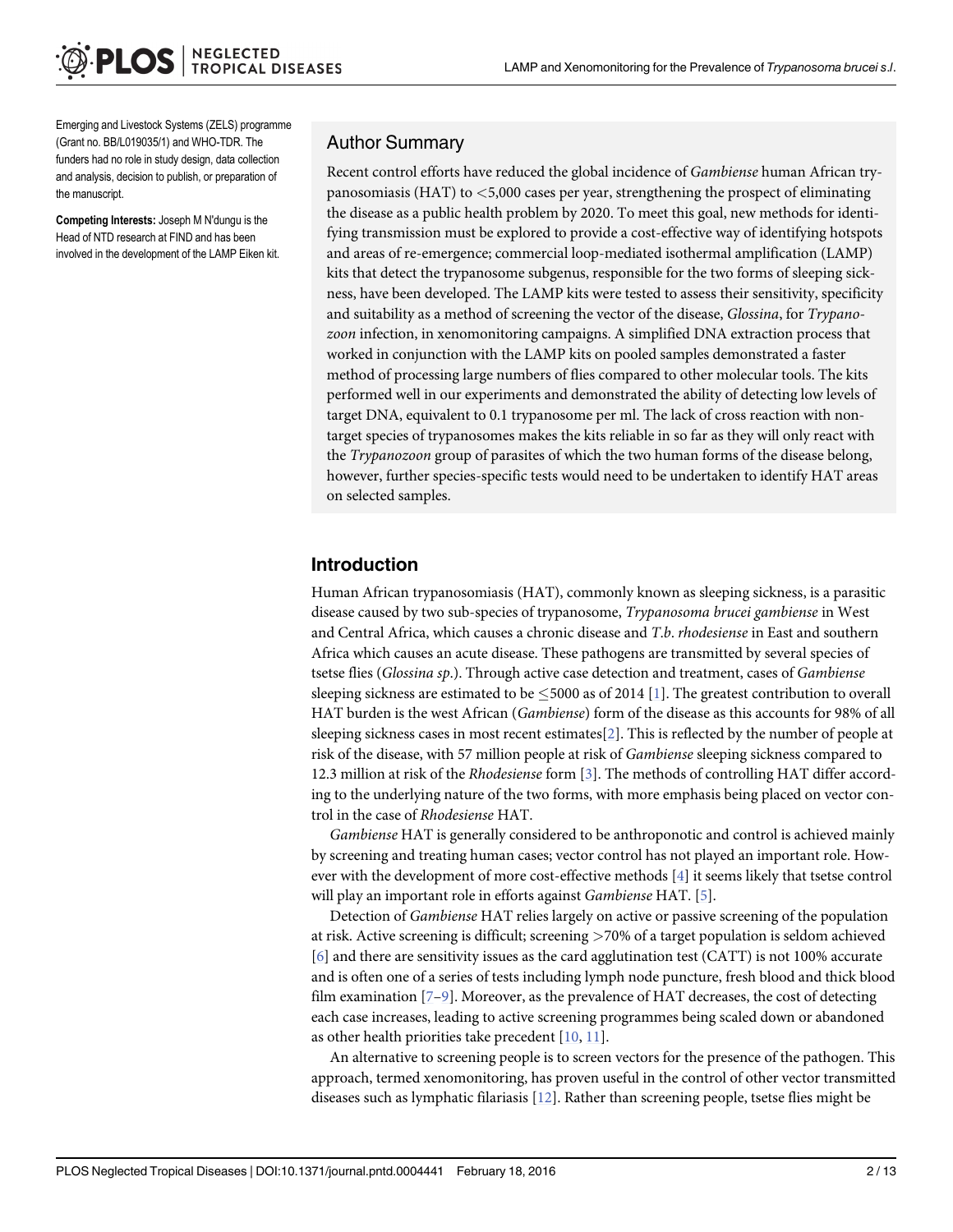<span id="page-2-0"></span>caught using simple traps and subsequently analysed for presence of T. brucei s.l. By monitoring trypanosomes in tsetse, xenomonitoring would measure current rates of transmission in a defined area. By contrast, the chronic nature of Gambiense HAT and the mobility of humans mean that cases are detected months, if not years, after infection, and in places far removed from sites of transmission.

Hitherto, detection of pathogenic trypanosomes in individual tsetse flies relied largely on dissection and microscopic evaluation of individual flies which is technically demanding and time consuming [\[13\]](#page-11-0). Molecular techniques are more sensitive than classical dissection, but they are also laborious, requiring skilled workers and well-equipped laboratories  $[14]$ . Xenomonitoring for HAT requires novel methods that are easy, rapid, cheap, specific and sensitive. A method that offers the prospect of being fit for this purpose is coupling a rapid and robust method of extracting trypanosome DNA from a fly with a simplified molecular test such as loop-mediated isothermal amplification (LAMP). The LAMP test for HAT amplifies the repetitive insertion mobile element (RIME) of the *Trypanozoon* group [[15](#page-11-0)]. LAMP is carried out at a constant temperature, thereby removing the need for thermocyclers, and results are read visually [[16](#page-11-0)].

Studies of trypanosome infection in tsetse flies are generally concerned with quantifying the prevalence of pathogens in the vector population. For this purpose, the status of infection in individual flies must be quantified; only tsetse with a mature infection where T. brucei s.l. are observed in the salivary glands are infectious. For xenomonitioring however, the aim is to detect the presence or absence of pathogens in a vector population. This specific aim offers two opportunities to improve the cost-effectiveness of screening. First, pooled groups rather than single individuals might be screened for the presence of pathogens. Second, a molecular method may be able to detect trypanosomes that have been recently ingested but which will not lead to a mature infection. Older tsetse flies are much less susceptible to infection with T. brucei [[17](#page-11-0)]. However, flies that are refractory to infection will nonetheless ingest trypanosomes from infected hosts and a sensitive method may be able to detect these transient trypanosomes in recently-fed flies.

Previous work has demonstrated the ability of an in-house LAMP assay to detect T. brucei in laboratory-infected tsetse and in pooled groups of tsetse [\[18](#page-11-0)]. Here, we assessed various simple methods for (i) extracting trypanosome DNA from tsetse, and (ii) the potential of using a commercially-available Loopamp Trypanosoma brucei detection kit developed by Eiken Chemical Co (Japan). Performance of LAMP was assessed with laboratory flies experimentally infected with trypanosomes and wild-caught tsetse flies from an area of northern Uganda where *T. brucei s.l.* is present.

#### Methods

Tsetse fly samples were tested using the Loopamp kit to determine the presence of trypanosome DNA, and the limit of detection of LAMP. DNA extraction methods were optimised for field settings and tested with the LAMP kits in pooled fly assays. The specificity of the kit was tested against flies infected with non-target species of trypanosomes, most likely Trypanosoma congolense sl. and Trypanosoma vivax in both laboratory-infected (Glossina morsitans morsitans) and wild flies (Glossina fuscipes fuscipes).

#### DNA Extraction

Tsetse flies were dissected and their midguts stored in 60μl of 100% ethanol (EtOH). At the Liverpool School of Tropical Medicine (LSTM) a standard DNA extraction procedure, hereafter referred to as the Chelex method, was followed: 70ul of distilled water was added to the midgut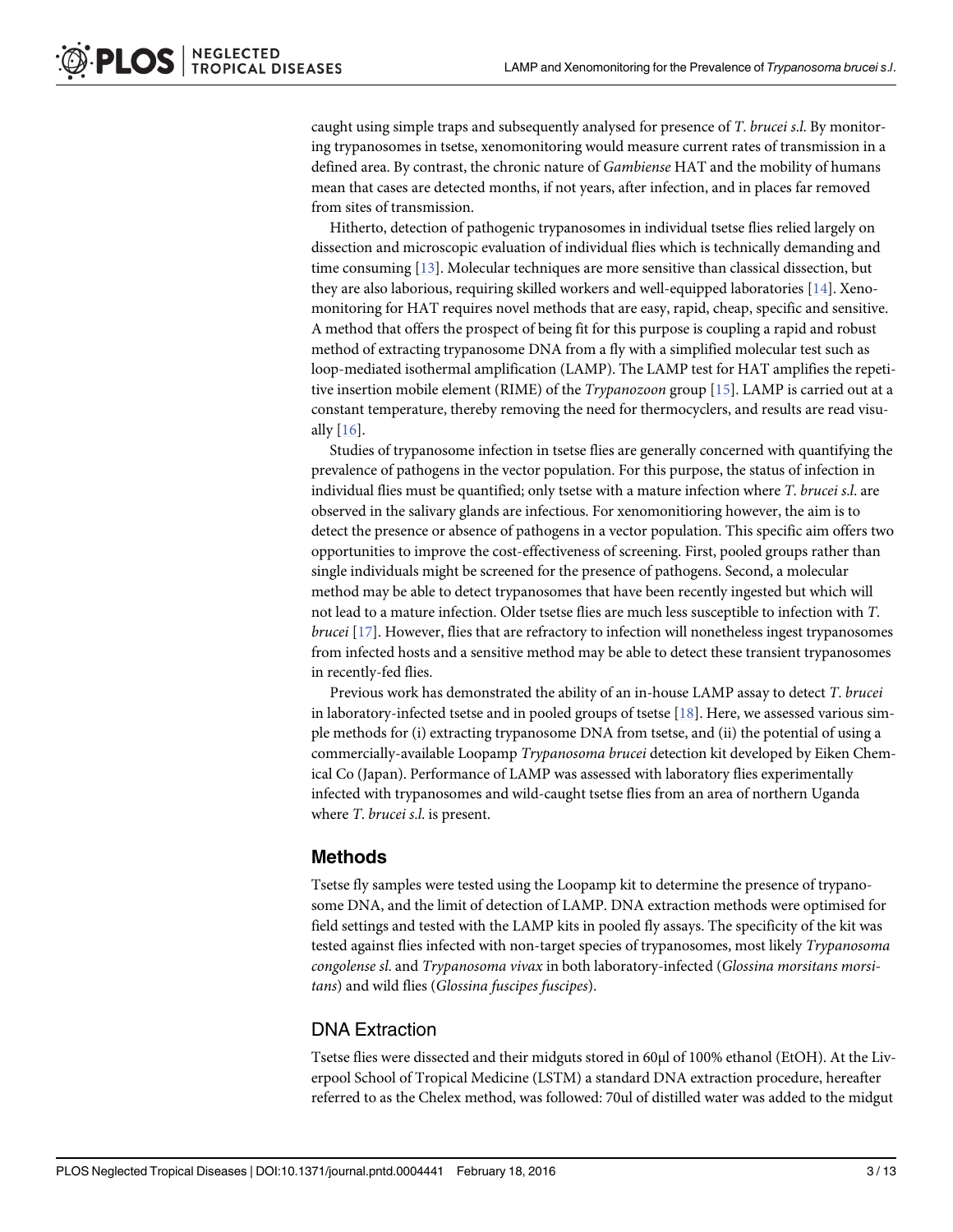<span id="page-3-0"></span>sample followed by centrifugation at 13,000rpm (15sec) and removal of 100μl of supernatant. Tissue samples were washed three times by adding and removing 100μl of distilled water. To the washed tissue a 100μl suspension of Chelex and Proteinase K (20mg/ml) was added to give a final concentration of 1% Chelex, and incubated at 56°C for 1 h. The sample was then incubated for 30 minutes at 93°C, centrifuged at 13,000rpm (15sec), the supernatant removed, and stored at -20C.

#### Simplification of DNA Extraction

The current Chelex DNA extraction method, although robust, is not field-friendly and takes  $\sim$  2 h to complete with a number of steps and components, some of which require a cold chain. To use this kit in the field, the current method needs to be optimised to ensure it is rapid, robust and simple. Five alternative DNA extraction methods aimed at reducing the time and complexity of the current Chelex extraction method for use in field studies were designed (Table 1).

#### LAMP

The RIME LAMP test was performed using the Loopamp Trypanosoma brucei Detection Kits manufactured by Eiken Chemical Co.,Ltd, Japan, according to the manufacturer's specifications. Briefly, 2.5μl of template DNA was added to 22.5 μl of nuclease-free water. LAMP reagents were reconstituted in the lids of the tubes, and after two minutes incubation, the tubes were inverted five times. A thermocycler was used to heat the samples for forty minutes at 65°C and then at 85°C for five minutes to stop the reaction. Results were determined by visualising presence or absence of fluorescence in the reaction tubes on a UV gel imager, and each sample was classed as positive or negative based on two separate blind screenings by two of the co-authors (LJC, JKL).

#### PCR

Alongside the RIME LAMP assays, samples were also amplified using TBR primers[[19](#page-11-0)] that target the same gene as those designed by Moser[\[20\]](#page-11-0) but are situated inside Moser's primers, thus producing a smaller product of 117bp compared with the original product of 177bp and a nested universal trypanosome ITS primer set[[21\]](#page-11-0) ([Table 2\)](#page-4-0).

The PCR reactions consisted of 12.5 μl MyTaq Red Mix (Bioline), 1 μl of forward and reverse primer (25mmol), 8.5 μl of nuclease free water and 2 μl of DNA template. For the TBR

| Table 1. Details of five alternative field-friendly DNA extraction methods. |  |
|-----------------------------------------------------------------------------|--|
|-----------------------------------------------------------------------------|--|

| <b>Method</b>         | Spin 13,000 rpm | Wash x3 | Spin 13,000 rpm | 5% Chelex or 1% TE | <b>Proteinase K</b> | <b>Incubation</b> |                 | Total Time (Min) |
|-----------------------|-----------------|---------|-----------------|--------------------|---------------------|-------------------|-----------------|------------------|
|                       |                 |         |                 |                    |                     | 56°C              | 93°C            |                  |
| <b>Chelex</b>         | $\checkmark$    | v       | v               | Chelex             | Y                   | 60 <sub>m</sub>   | 30 <sub>m</sub> | 120              |
| 1/2 time chelex       | v               | v       | v               | Chelex             | Y                   | 30 <sub>m</sub>   | 15m             | 50               |
| 1/4 time chelex       | $\checkmark$    | Y       | v               | Chelex             | Y                   | 15 <sub>m</sub>   | 7.5 m           | 30               |
| TE wash off alcohol   | v               | v       | v               | TЕ                 |                     |                   | 15 <sub>m</sub> | 45               |
| <b>TE with chelex</b> | v               | $\ast$  |                 | Chelex             |                     |                   | 15 <sub>m</sub> | 15               |
| TE leave in alcohol   | v               |         |                 | ТE                 |                     |                   | 15 <sub>m</sub> | 22               |

\*The alcohol was not washed off, instead the samples were transferred out of the EtOH and into a clean empty tube These different DNA extraction methods were tested against two sets of trypanosome concentrations at  $10^2$  and  $10^4$  trypanosomes per ml, with each of these concentrations being tested in eight replicates with a combined total of 16 replicates across the two concentrations.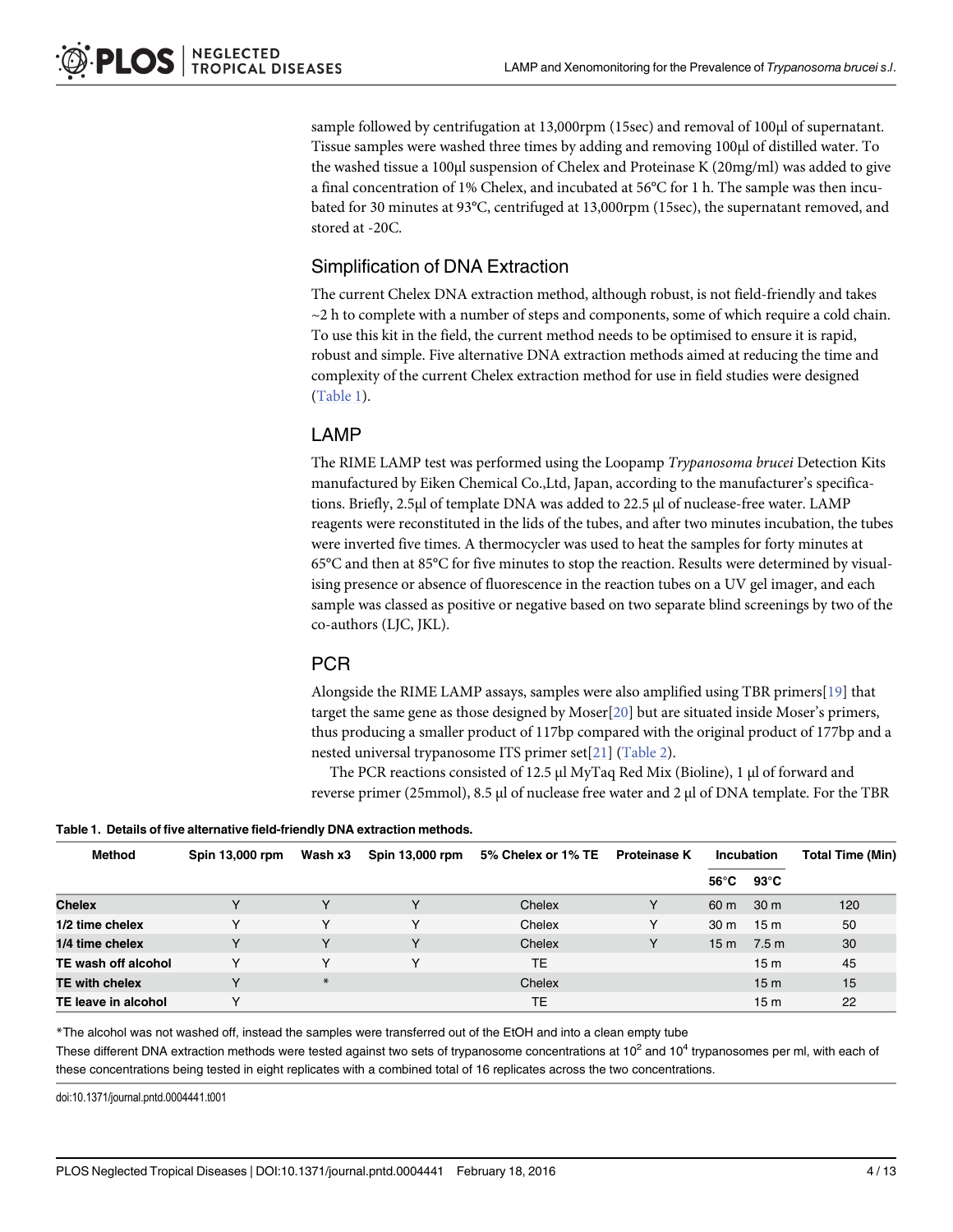| Primer name        | <b>Target species</b> | Primer sequence 5'-3'          | Published/designed by |
|--------------------|-----------------------|--------------------------------|-----------------------|
| <b>TBR Forward</b> | T. brucei s.l.        | <b>TGCGCAGTTAACGCTATTATACA</b> | Kazibwe 2008          |
| <b>TBR Reverse</b> | T. brucei s.l.        | AAAGAACAGCGTTGCAAACTT          | Kazibwe 2008          |
| Tryp 1             | Trypanosomatidae      | AAGCCAAGTCATCCATCG             | Adams et al. 2006     |
| Tryp 2             | Trypanosomatidae      | TAGAGGAAGCAAAAG                | Adams et al. 2006     |
| Tryp 3             | Trypanosomatidae      | <b>TGCAATTATTGGTCGCGC</b>      | Adams et al. 2006     |
| Tryp 4             | Trypanosomatidae      | <b>CTTTGCTGCGTTCTT</b>         | Adams et al. 2006     |

#### <span id="page-4-0"></span>[Table 2.](#page-3-0) Primers used in this study.

doi:10.1371/journal.pntd.0004441.t002

primers the PCR cycles were: an initial denaturation step at 93°C for 2 mins, followed by 35 cycles at 94°C for 10 s, 55°C for 10 s and 72°C for 10 s with a final extension step of 30 s at 72°C, for the nested PCR 1 μl of PCR product from the first nest was added to the second to act as the template.

For both nests of the ITS primers the PCR cycle had an initial denaturation at 95°C for 5 mins followed by 35 cycles of 94°C for 15 s, 54°C for 15 s and 72°C for 10 s with a final extension step at 72°C for 5 mins.

#### Limit of Detection

Colony-reared G. m. morsitans were dissected three days after their first blood meal, the midguts were collected into individual tubes and preserved in 100% EtOH. A trypanosome dilution series was created by first making a stock concentration of  $2x10<sup>5</sup>$  trypanosomes per ml using a haemocytometer (20). The trypanosomes were then heated at 93°C for 30 mins to lyse the parasites and extract the DNA. Using the eluted DNA, a tenfold dilution series was then created with the equivalent number of parasites for each gradient step as follows:

 $2x10^5$ /ml (stock),  $2x10^4$ /ml,  $2x10^3$ /ml,  $2x10^2$ /ml,  $2x10^1$ /ml,  $2$ /ml, 0.2/ml and 0.02/ml.

To prepare the samples for analysis a modified version of the Chelex method was used. To remove residual EtOH from the preserved tsetse tissue, midguts were washed three times as previously described. To each washed midgut, 50μl of a trypanosome DNA concentration was added. Following the addition of trypanosome DNA, 50μl of a Chelex suspension (10% Chelex with a 2% proteinase K concentration) was added to the midgut tissue for a final volume of 100µl. The DNA concentration series represents  $1x10^5$ /ml,  $1x10^4$ /ml,  $1x10^3$ /ml,  $1x10^2$ /ml,  $1x10<sup>1</sup>/ml$ ,  $1/ml$ ,  $0.1/ml$ ,  $0.01/ml$  trypanosomes suspended in 5% Chelex suspension/1% proteinase K. Each DNA dilution was processed according to the standard Chelex extraction method. Table 3 summarises the number of trypanosomes in the DNA dilution series per ml, per 100μl, and per reaction for both the LAMP (2.5μl of template) and PCR (2μl of template) assays.

|                  | Equivalent number of trypanosomes present per DNA concentration at: |               |                     |               |                    |               |               |               |
|------------------|---------------------------------------------------------------------|---------------|---------------------|---------------|--------------------|---------------|---------------|---------------|
|                  | $1x10^5/ml$                                                         | 1x10^4/ml     | $1x10^{\wedge}3/ml$ | $1x10^2/ml$   | $1x10^{\wedge}1/m$ | 1/ml          | 0.1/ml        | 0.01/ml       |
| Trypanosomes ml  | 100000                                                              | 10000         | 1000                | 100           | 10                 |               | 0.1           | 0.01          |
| per 100µl sample | 10000                                                               | 1000          | 100                 | 10            |                    | 0.1           | 0.01          | 0.001         |
| per LAMP assay   | 250                                                                 | 25            | 2.5                 | 0.25          | 0.025              | 0.0025        | 0.00025       | 0.000025      |
| ng/µl LAMP assay | $2.5x10^{-2}$                                                       | $2.5x10^{-3}$ | $2.5x10^{-4}$       | $2.5x10^{-5}$ | $2.5x10^{-6}$      | $2.5x10^{-7}$ | $2.5x10^{-8}$ | $2.5x10^{-9}$ |
| per PCR assay    | 200                                                                 | 20            | 2                   | 0.2           | 0.02               | 0.002         | 0.0002        | 0.00002       |
| ng/µl TBR assay  | $2x10^{-2}$                                                         | $2x10^{-3}$   | $2x10^{-4}$         | $2x10^{-5}$   | $2x10^{-6}$        | $2x10^{-7}$   | $2x10^{-8}$   | $2x10^{-9}$   |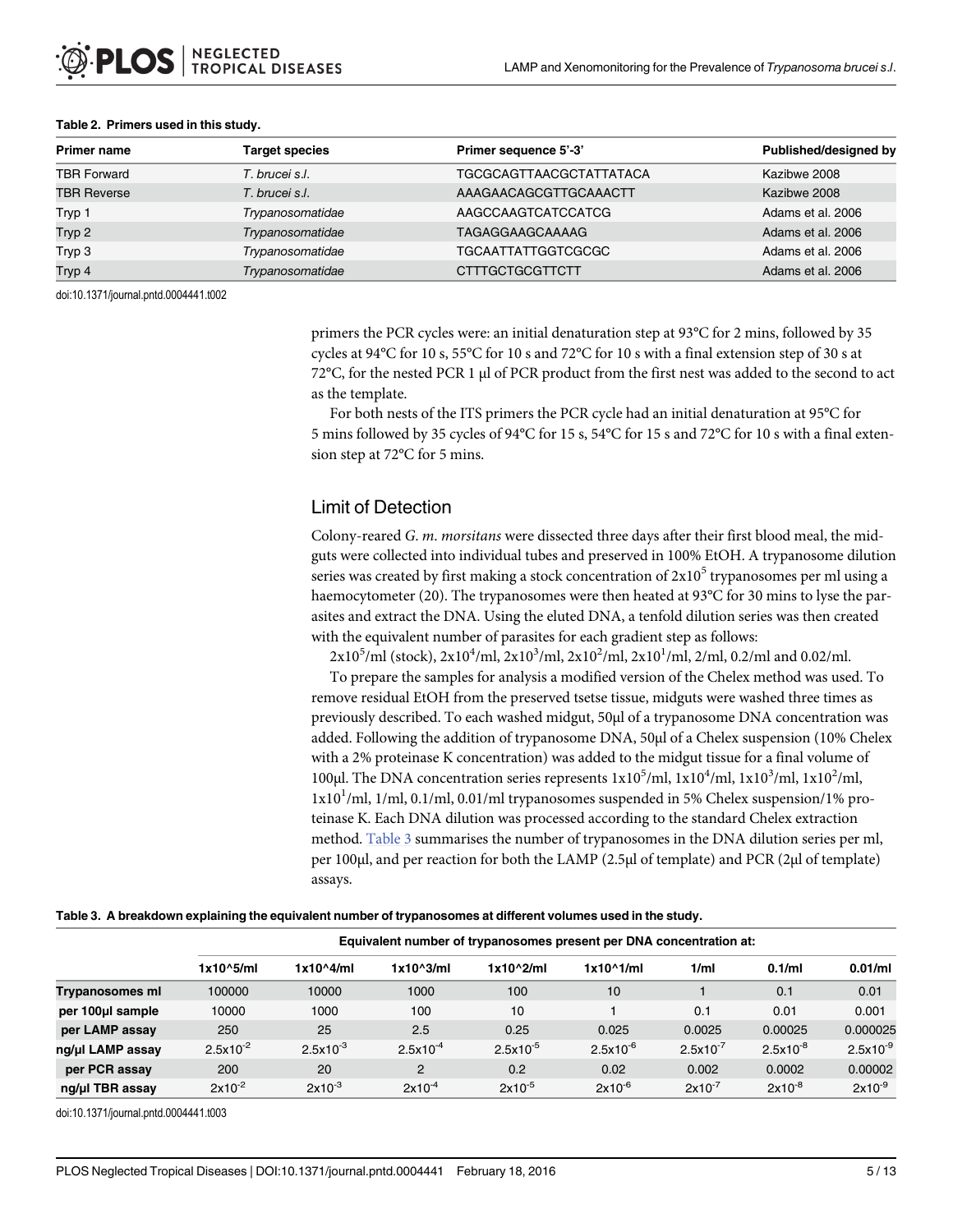# <span id="page-5-0"></span>Pooling

Infected G.m. morsitans flies were generated by adding 200μl of thawed T.b. brucei GFP J10 blood stabilates to five ml of defibrinated horse blood (TCS Biosciences Ltd). Teneral flies were fed through a silicon membrane placed over the blood which was heated to 37°C. After seven days the flies were dissected and their midguts visually screened for infection using a compound microscope. Positive midguts were then stored individually in 100% EtOH and later they were processed using the chosen simplified DNA extraction method. Parallel to the infected flies a group of uninfected flies were also generated apart from the omission of the 200μl of T. b. brucei blood stabilate to the five ml of horse blood. The midguts of negative flies were screened prior to being stored in the EtOH with microscopy and also later, after DNA extraction using the Chelex method, with TBR PCR to ensure they were truly uninfected.

Pools of tsetse flies were generated by adding 3μl of DNA template from a single positive fly sample to pools of four, nine and nineteen uninfected fly samples, in which each fly contributed 3μl of DNA extract to the pool. A total of 9 replicates were performed per pool and each pool was tested with LAMP.

## Persistence of DNA in Tsetse Material

To assess the ability of the Loopamp kit to detect trypanosomes from a previous blood meal 200µl of a 10<sup>6</sup>/ml *T. b. brucei* blood stabilate was incubated for 15 minutes at 54°C to kill the trypanosomes and hence prevent establishment of an infection in the tsetse. The heat-killed trypanosomes were added to 5ml of defibrinated horse blood. The viability of the parasites was determined through microscopy and the use of the stain Trypan blue[[22](#page-12-0)]. If no living trypanosomes were observed the blood was then fed to teneral flies. A similar volume of uninfected blood was heated and fed to a control group of flies. Every 24 hours after the initial blood meal, three experimental flies and one control fly were dissected and the midgut removed and stored in 95% EtOH. During each dissection the midgut samples were screened visually for living trypanosomes using a compound microscope as a secondary measure to ensure no trypanosomes had survived and had started to infect the flies.

The midgut samples were processed using the Chelex method followed by LAMP and PCR assays as described. The experiments were repeated until the LAMP and PCR tests showed two consecutive days of negative results in all experimental fly samples.

#### Mixed Infections

LAMP kits were tested for cross reactivity with single and mixed species infections of both T. congolense (1/148) and T.b. brucei (GFP J10). Flies were infected by artificial membrane feeding [\[23](#page-12-0)]. Partially fed flies were removed. On the seventh day post-infection all flies were dissected and their midguts screened for trypanosomes by microscopy [\[24\]](#page-12-0).

The four groups were processed using the Chelex method and analysed using the Trypanozoon specific TBR primers and the universal ITS primers alongside the RIME LAMP kits.

#### Wild-Caught Tsetse Flies

From NW Uganda, 449 G.f. fuscipes were caught and screened by microscopy, universal ITS primers and the LAMP kits. The flies were caught from April to June 2013 from eight trap sites (Northings 381161–383674, Eastings 276506–287545) in the district of Koboko. The flies were dissected in the field and their mouthparts, salivary glands and midguts were separately screened for trypanosomes by microscopy. All samples were then stored individually in 100%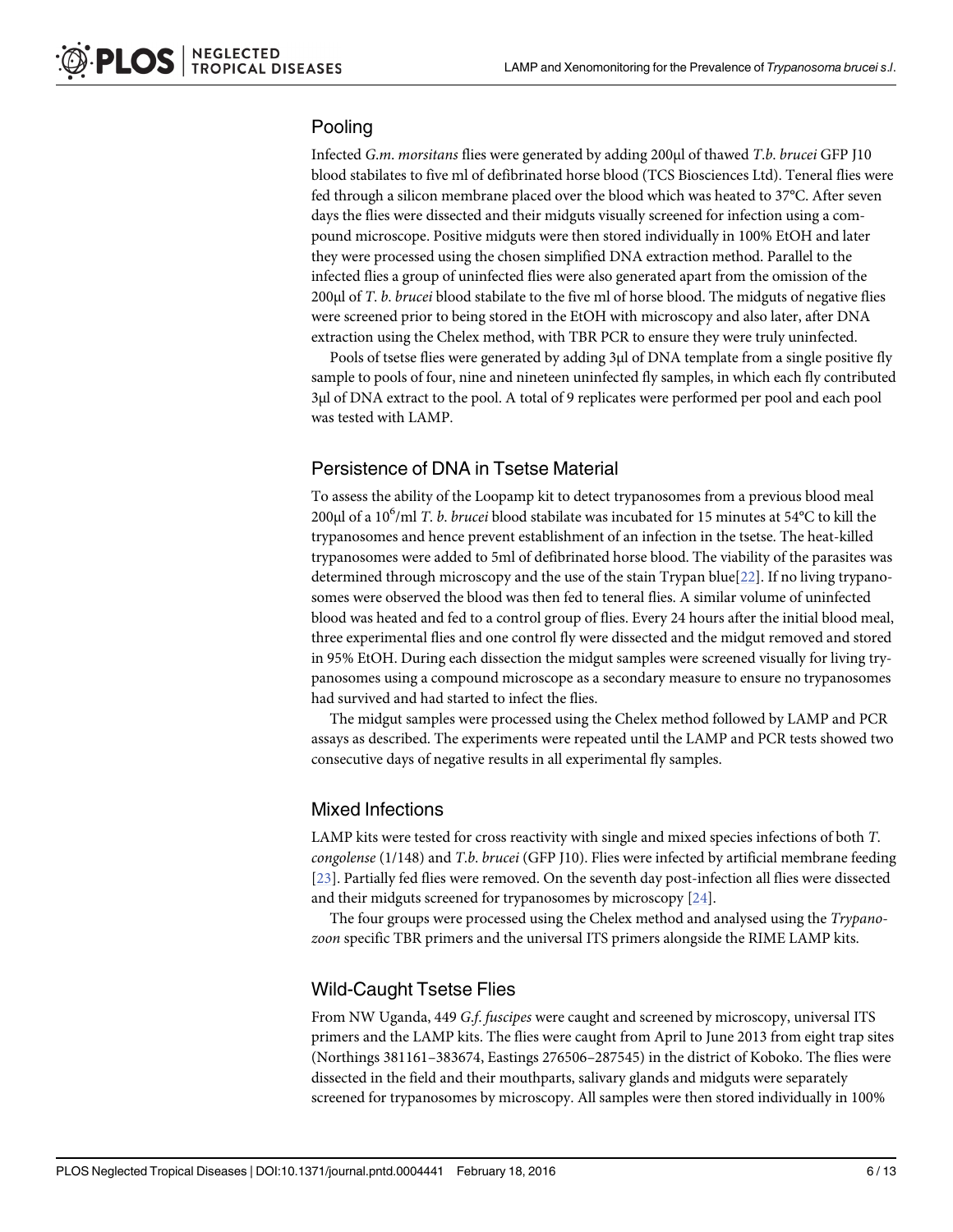<span id="page-6-0"></span>EtOH and shipped at room temperature to LSTM where they underwent the Chelex extraction prior to PCR and LAMP analysis.

# **Results**

#### Simplification of DNA Extraction

The results for the six different DNA extraction methods, tested with the LAMP kits, are shown in Table 4. The method that produced the highest number of positive results was '½ time Chelex 'followed by 'TE with Chelex' detecting 13 and 12 positive samples respectively out of a total of 16 positives. The lowest scoring methods were 'TE Leave in alcohol' and 'TE wash off alcohol'. Taking into account the number of steps involved for each method and the total time it takes 'TE with Chelex' was deemed the most efficient as it took half the time of '½ Chelex' but only identified one less positive sample (Table 4).

#### Limit of Detection

The results [\(Fig 1\)](#page-7-0) shows that the LAMP kit was able to detect 100% of the spiked samples up until  $10<sup>4</sup>$  trypanosomes per ml, after which there was a decline in the ability to detect the trypanosome DNA until  $10^{-1}$  trypanosomes per ml. The sensitivity of the LAMP kit when compared with the TBR PCR, at the extreme limit of detection, was better by a factor of two as the TBR PCR had a limit of detection of  $10<sup>1</sup>$  trypanosomes/ml. Although the template volumes for the LAMP and TBR assays varied slightly by 0.5 μl (or 25%) this variation is too small to explain the two fold, (or 100 x) greater difference in the sensitivity of the two assays.

## Pooling

Pooling experiments show that LAMP was able to amplify one positive midgut in pools of four, nine and 19 uninfected midguts—this was repeated in nine independent tests. There were two kit failures, one in ratio 1:5 and the other in 1:20. The failure was caused by the dried reagents failing to properly dissolve and integrate into the reaction.

#### DNA Persistence

The number of tsetse that were able to give a positive LAMP results declined from 100% after 48 hours to just 11% by day 6 ([Fig 2\)](#page-8-0).

| <b>DNA Extraction</b><br>methods | <b>Positive</b><br>results<br>(trypanosome/<br>ml) |          | <b>Total number of</b><br>positives | % of positive samples<br>identified |  |  |
|----------------------------------|----------------------------------------------------|----------|-------------------------------------|-------------------------------------|--|--|
|                                  | $10^{4}2$                                          | $10^{4}$ |                                     |                                     |  |  |
| Chelex                           | $\overline{4}$                                     | 7        | 11                                  | 69                                  |  |  |
| $\frac{1}{2}$ time Chelex        | 6                                                  | 7        | 13                                  | 81                                  |  |  |
| $\frac{1}{4}$ time Chelex        | 5                                                  | 6        | 11                                  | 69                                  |  |  |
| TE Leave in alcohol              | $\mathcal{P}$                                      | 5        | 7                                   | 44                                  |  |  |
| TE wash off alcohol              | 1                                                  | 8        | 9                                   | 56                                  |  |  |
| <b>TE with Chelex</b>            | 8                                                  | 4        | 12                                  | 75                                  |  |  |

#### Table 4. Overview of the results for the different DNA extraction methods.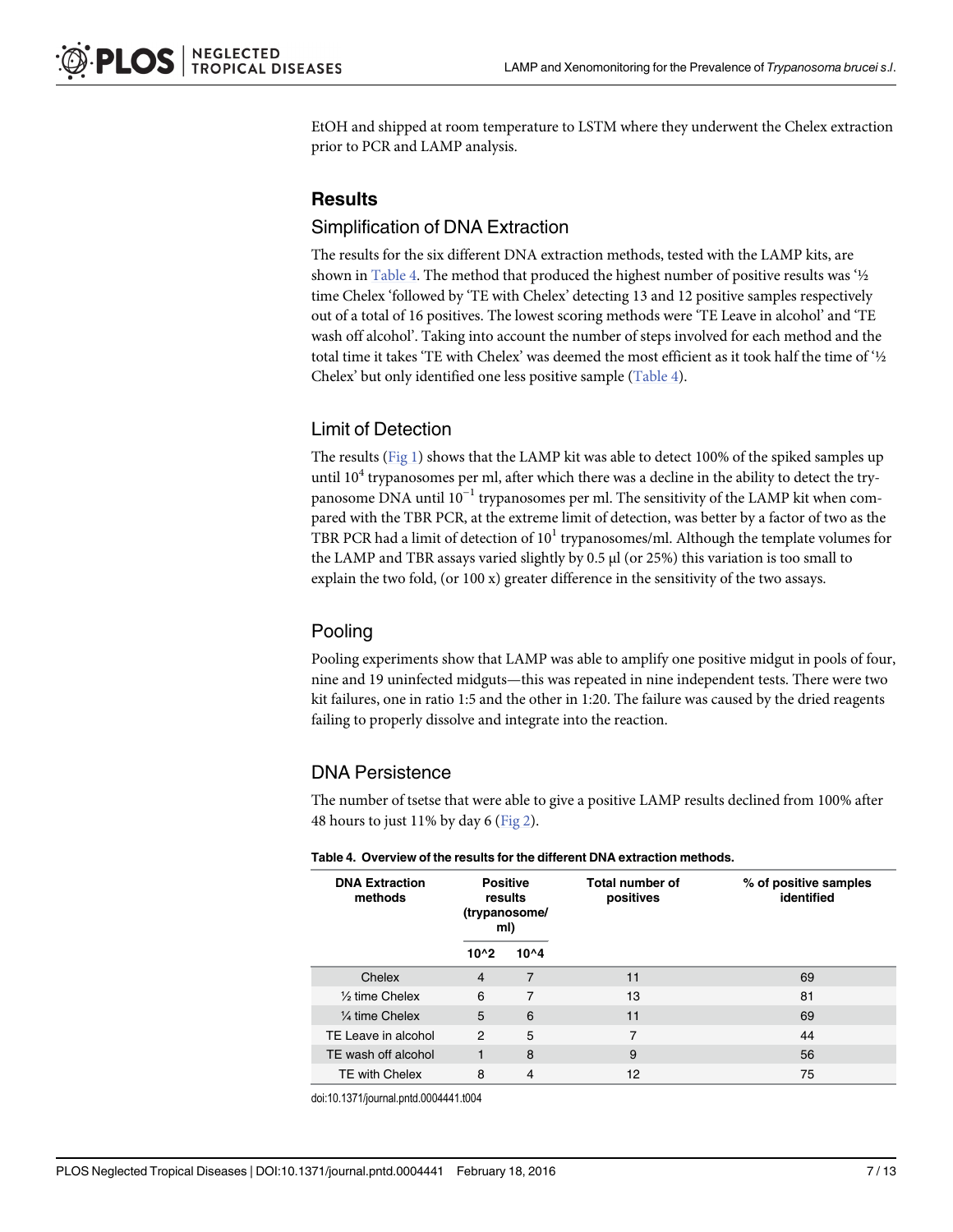<span id="page-7-0"></span>

doi:10.1371/journal.pntd.0004441.g001

# Mixed Infections

Thirteen out of sixteen surviving flies from a mono T.b. brucei infection were identified as positive by both microscopy and TBR PCR ([Table 5](#page-8-0)). When the same samples were tested with LAMP, all 16 flies tested positive. Of the 17 surviving flies from the T. congolense single infection, 14 were positive by microscopy, 13 tested positive with the ITS primers (which amplifies and differentiates both T. brucei and T. congolense) and none were detected by LAMP, which is specific for T. brucei s.l. Of the mixed infection group, 15 flies were positive by microscopy, 18 tested positive using the generic ITS primers, 17 tested positive with the brucei-specific TBR primers and 20 tested positive with the LAMP kits. Of the 18 flies identified as positive with the ITS PCR, one had a single T. congolense infection, 3 had single  $T$ . b. brucei infections and 14 had mixed infections. Both the TBR PCR and LAMP did not cross-react with the single T. congolense infection [\(Table 5](#page-8-0)). The negative control group tested negative with microscopy, PCR and LAMP assays. LAMP is shown to be more sensitive than either the ITS or TBR primer sets.

# Wild Flies

Of the 449 wild-caught tsetse, microscopy identified one salivary gland positive T. brucei s.l. sample, the universal ITS primers identified two T. brucei sl. samples while LAMP identified six. The ITS assay identified 40 flies positive for non-Trypanozoon trypanosomes (T. vivax n:11, T. congolense s.l. n:5, T. grayi n: 22, T. simiae n:2) which the LAMP kits did not crossreact with.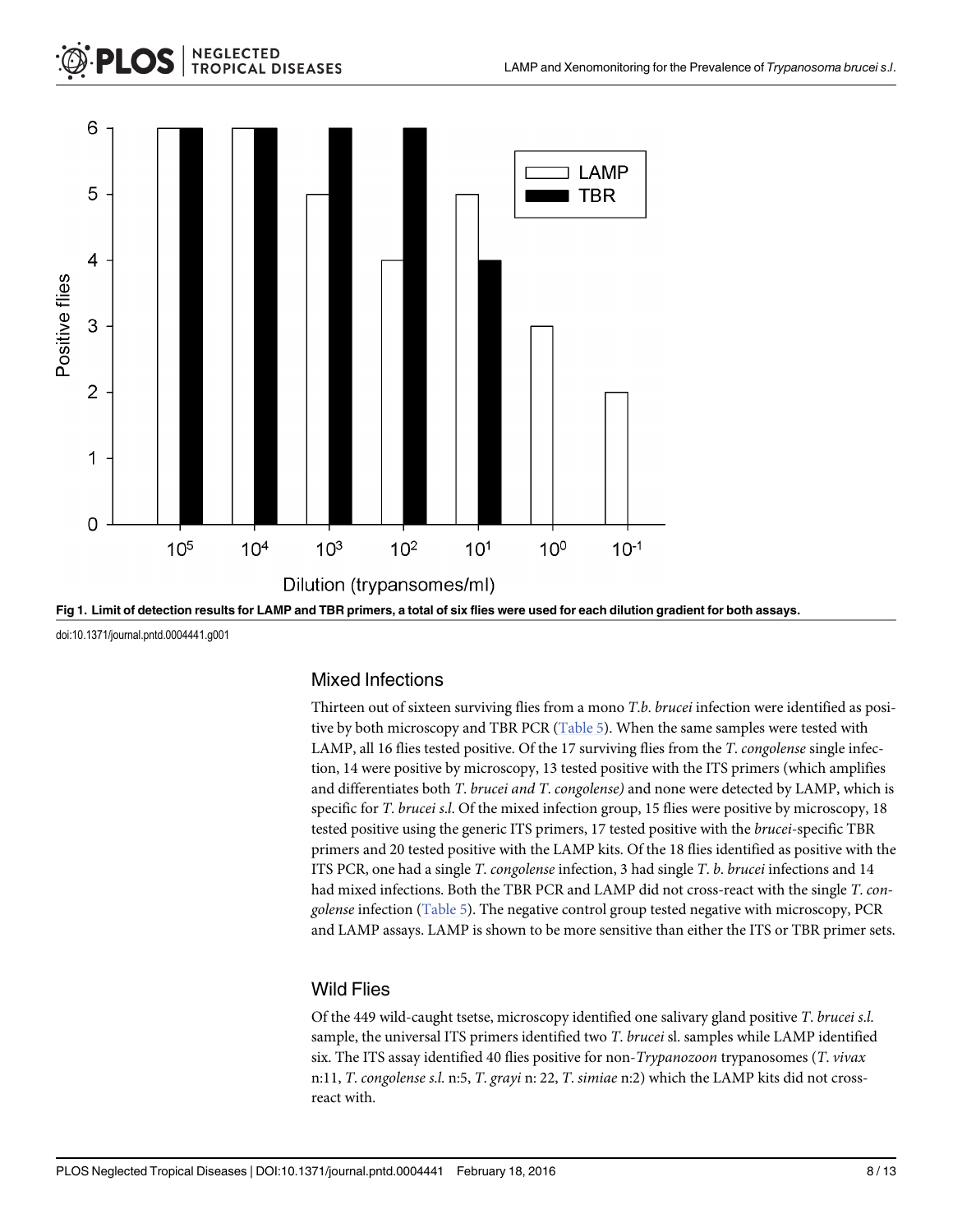# <span id="page-8-0"></span>**NEGLECTED<br>TROPICAL DISEASES**





doi:10.1371/journal.pntd.0004441.g002

#### **Discussion**

This study has demonstrated the potential of the Loopamp Trypanosoma brucei detection kit as a tool for identifying Trypanozoon DNA in tsetse. The LAMP kits showed a high degree of specificity, with no cross-reaction when challenged with non-target species of trypanosomes. LAMP was more sensitive than standard PCR in both laboratory-infected and wild-caught

| Table 5. The results of testing cross reactivity with flies containing single and mixed infections of T.b. brucei and T. congolense. |
|--------------------------------------------------------------------------------------------------------------------------------------|
|                                                                                                                                      |

| <b>Infection</b>                               | Assay       | <b>Positive</b> | <b>Negative</b> | <b>Lost Flies</b> | Total |
|------------------------------------------------|-------------|-----------------|-----------------|-------------------|-------|
| Single T. brucei infection                     | LAMP        | 16              | $\Omega$        | 9                 | 25    |
|                                                | <b>TBR</b>  | 13              | 3               | 9                 | 25    |
|                                                | Microscopy  | 13              | 3               | 9                 | 25    |
| Single T. congolense infection                 | <b>LAMP</b> | 0               | 17              | 8                 | 25    |
|                                                | <b>ITS</b>  | 13              | 4               | 8                 | 25    |
|                                                | Microscopy  | 14              | 3               | 8                 | 25    |
| Mixed infection T. b. brucei and T. congolense | LAMP        | 20              | 3               | 2                 | 25    |
|                                                | <b>TBR</b>  | 17              | 6               | $\overline{2}$    | 25    |
|                                                | <b>ITS</b>  | 18              | 5               | 2                 | 25    |
|                                                | Microscopy  | 15              | 8               | $\overline{2}$    | 25    |
| <b>Negative control</b>                        | <b>LAMP</b> | $\Omega$        | 16              | 9                 | 25    |
|                                                | <b>TBR</b>  | $\mathbf{0}$    | 16              | 9                 | 25    |
|                                                | <b>ITS</b>  | $\Omega$        | 16              | 9                 | 25    |
|                                                | Microscopy  | 0               | 16              | 9                 | 25    |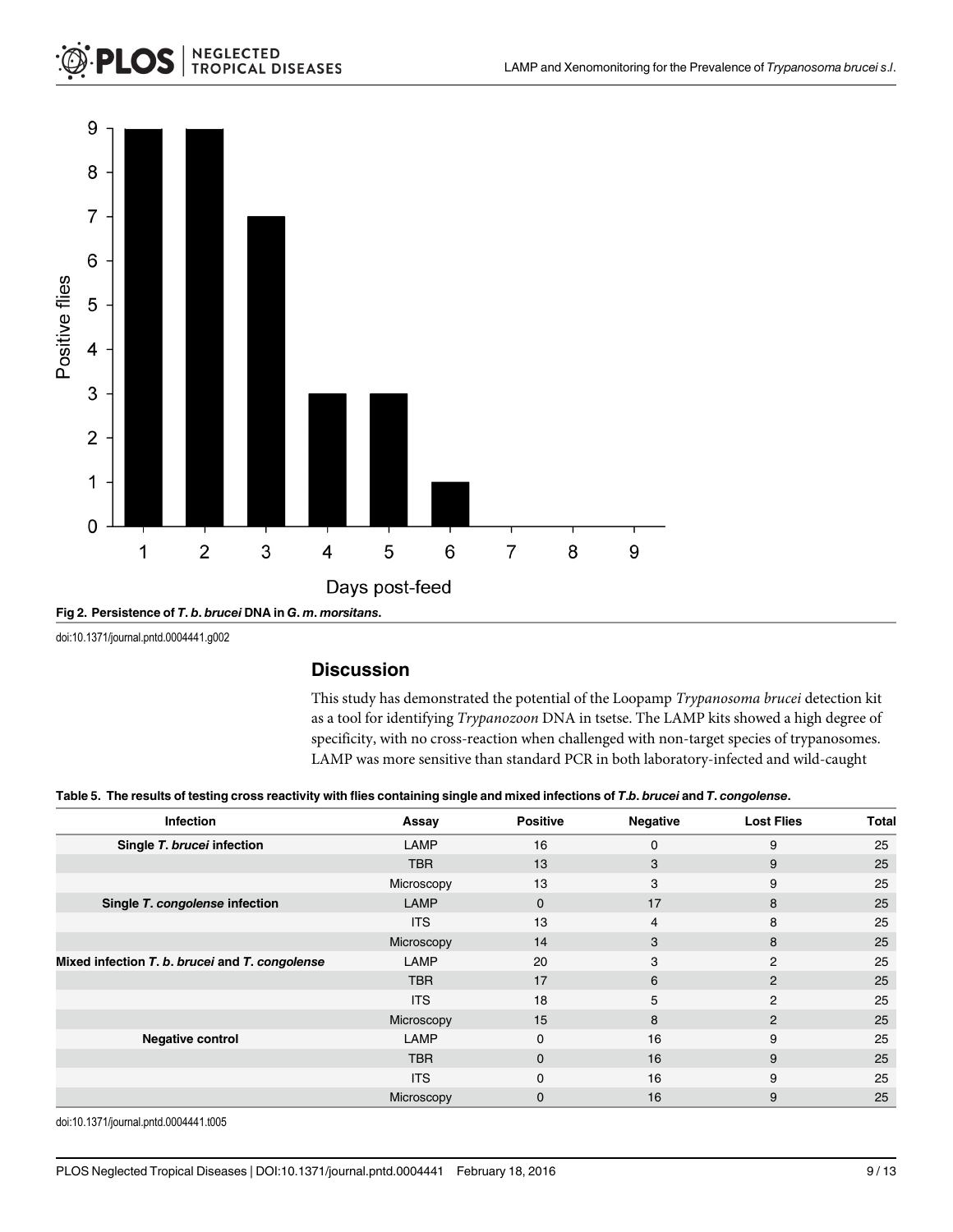<span id="page-9-0"></span>tsetse flies. Further we show that a single trypanosome-infected tsetse could be detected in a pool of 20 flies. Simplified DNA extractions were developed and the results show the ability to reduce the time of DNA extraction, although moderate equipment and skill is still required. The results suggest that LAMP may be a useful tool for epidemiological surveillance of T. brucei s.l. in HAT endemic regions to estimate the burden of the disease (in combination with species-specific PCR). This may be more cost-effective than active detection of human cases, and would allow control programmes to prioritise areas for HAT control.

The field extraction methods tested here have been assessed by balancing the length of the process, reliability at detecting positive samples and the number of steps involved in the method, which is a proxy for its complexity. The most successful method at identifying spiked samples was the '½ time Chelex method' but once the complexity and time was taken into account 'TE with Chelex' was decided as the most efficient DNA extraction method. However, all of these extractions still require access to centrifuges, multiple reagents and handling steps and must be improved before implementation.

In previous studies, LAMP assays on pooled samples showed a decline in sensitivity by 60% with a ratio of 1:15 [[18](#page-11-0)]. In the present study, the LAMP kit was capable of detecting one infected tsetse amongst 19 uninfected flies 100% of the time when coupled with the TE Chelex extraction method. This demonstrates that both the kit and the TE Chelex extraction have good potential for use as tools in the xenomonitoring of tsetse.

The serial dilution experiment confirms that the LAMP kits have an extremely high sensitivity in detecting trypanosomes. Previous studies have reported limits of detection ranging from the equivalent of 100 to 0.001 trypanosomes per ml  $[14, 15, 18]$  $[14, 15, 18]$  $[14, 15, 18]$  $[14, 15, 18]$  $[14, 15, 18]$  using in-house LAMP assays in accordance with results shown here. The advantage of using a commercially available, standardised LAMP kit would allow researchers to compare different settings with each other without differences in method confounding the results. The ability of the LAMP kits to detect such a low number of trypanosomes per ml is advantageous for its use in xenomonitoring as flies actively transmitting the disease can have infections ranging from  $\langle 1 \times 10^{1}$  to 1 x 10<sup>4</sup> depending on the stage of infection[\[25\]](#page-12-0). However when viewing the results of the TBR and LAMP it is clear that the reliability of the two assays differ as although LAMP can detect lower concentrations of trypanosomes it also has a higher rate of false negatives at detectable levels of trypanosomes DNA. This could well be due to inhibitors in the DNA template and the nature of how the results are read out with the TBR results being run out on a gel in which exposure time can be adjusted to identify even very faint bands in the gel, whereas the LAMP results are viewed solely by eye and there is no means to identify low levels of amplification, even if it has occurred.

Another, less obvious, advantage with xenomonitoring is that the tsetse flies are continuously feeding on a wide range of local vertebrates[[26](#page-12-0)] and could, in effect, act as an efficient source of blood for screening in order to detect *Trypanozoon* species in the environment. If tsetse are able to pick up *T. brucei s.l.* trypanosomes in blood meals and trypanosome DNA can be amplified, it would be possible to detect if HAT is present in a region. The results for T. b. brucei DNA persistence are highly encouraging as they demonstrate that it is possible to detect DNA from a blood meal 100% of the time after 48 hours post-feeding and in the extreme we have shown it is possible for the DNA to remain in a detectable state for up to six days in our colony flies. This is despite the fact that the tsetse flies in our experiment were not only digesting the initial infected blood meal, but they subsequently took on fresh blood, at later feeds, which helped flush their digestive system of previous meals.

The situation in the field may also be complicated by the presence of other trypanosome coinfections in the tsetse flies [[27](#page-12-0)]. The results from the co-infection experiments demonstrate that even with co-infected flies it was still possible to identify those that had a T.b. brucei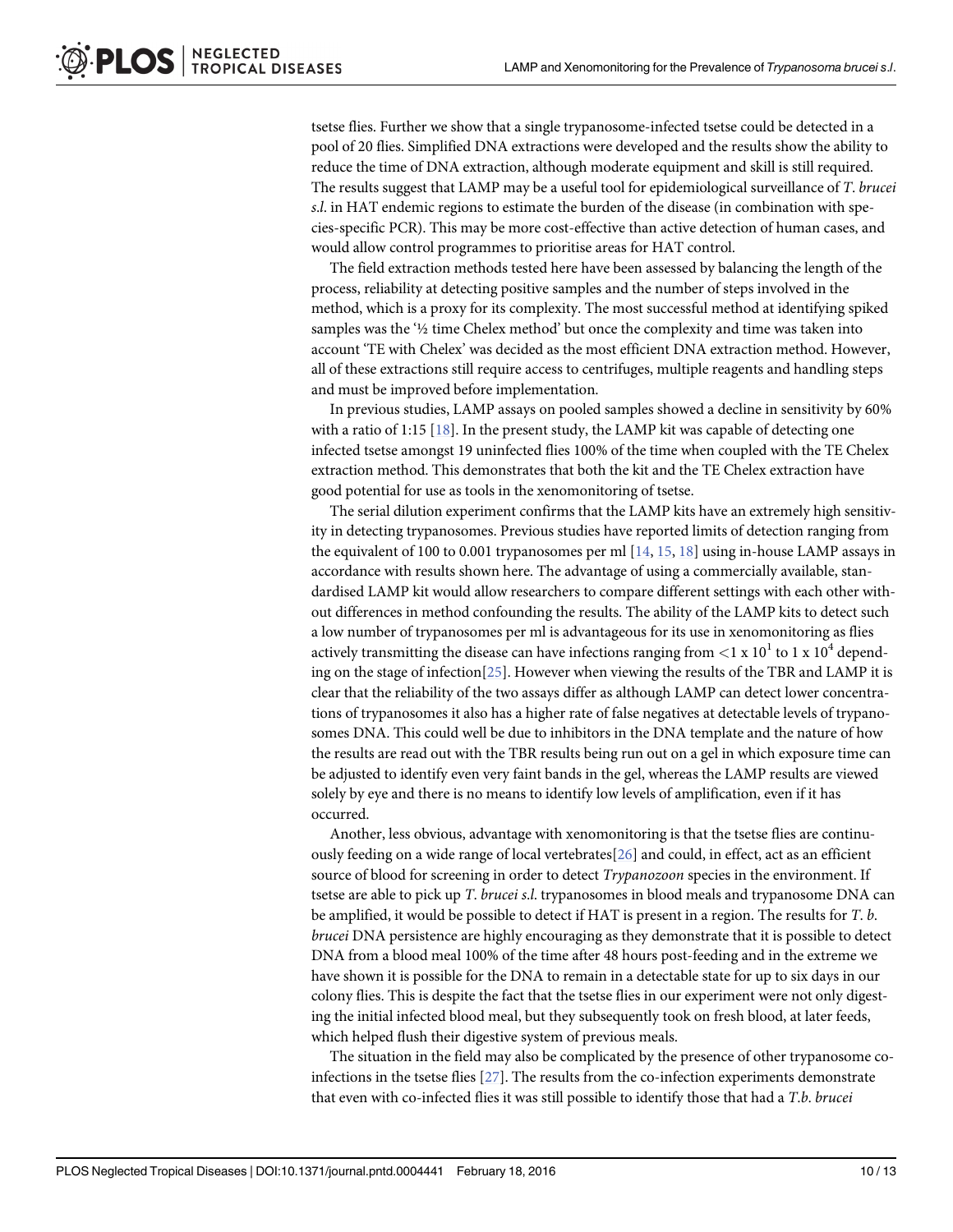<span id="page-10-0"></span>infection and in the one case where the fly cleared the  $T.b.$  brucei infection but maintained a T. congolense infection, the LAMP kit recorded this as a T.b. brucei negative fly.

The specificity of the LAMP kits was good when tested against single infections of T. congolense and T.b. brucei, with no cross-reaction with the flies infected with T. congolense.

In wild-caught flies, the LAMP test was more sensitive than the PCR based method, and was able to identify more T. brucei s.l. infections in the 449 flies caught from Uganda.

The LAMP kit used in the present study is only able to identify the *Trypanozoon* group, meaning that a species-specific PCR would still be necessary to differentiate human infective forms from the other trypanosomes in order to guide HAT control programmes effectively. Unfortunately the species-specific PCRs used to differentiate the Trypanozoon group use single-copy gene targets, making them significantly less sensitive than LAMP and other PCRs (e.g., TBR, ITS). In addition, it is currently not possible to conduct LAMP in a high-throughput manner, and the cost of kits is still significant, at \$2.60 per test. A larger study involving cost analysis of PCR vs LAMP should be conducted to verify that molecular xenomonitoring is a suitable tool for studying the epidemiology of HAT and is able to highlight hotspot areas of transmission.

#### **Conclusion**

This study has demonstrated a robust detection limit of the Loopamp Trypanozoon detection kit of 0.1 trypanosome per ml in dissected tsetse midguts. We demonstrated that the kit has high specificity, with no cross-reactivity in flies with multiple infections, including wild caught flies that had a greater variation of non-target species and provided a more realistic challenge. The kits could also detect T.b. brucei DNA 6 days after consumption of a contaminated blood meal, despite having fresh feeds every 48 hrs, which would be flushing their digestive system with clean blood. The sensitivity of the kits was high enough to allow for the detection of a single infected fly in a pool of 20 flies. The next step would be to test the DNA extraction and pooling methods in the field alongside a wider cost and feasibility evaluation of LAMP vs PCR and the ability to use xenomonitoring of HAT over time in the elimination campaign.

#### Acknowledgments

We would like to thank the Foundation for Innovative New Diagnostics (FIND) for donating the LAMP kits, and supporting the studies carried out at LSTM. We are grateful to Daniel Southern for providing tsetse from LSTM's colony and would like to thank Mercy Opiyo, Victor Drapari and Edward Aziku for their dissection work in Arua, Uganda.

#### Author Contributions

Conceived and designed the experiments: ERA LJC SJT. Performed the experiments: LJC JKL. Analyzed the data: ERA LJC JKL LRH SJT. Contributed reagents/materials/analysis tools: JMN SJT ERA. Wrote the paper: LJC ERA SJT LRH JMN JKL.

#### **References**

- [1.](#page-1-0) Simarro PP, Cecchi G, Franco JR, Paone M, Diarra A, Priotto G, et al. Monitoring the Progress towards the Elimination of Gambiense Human African Trypanosomiasis. Plos Neglected Tropical Diseases. 2015; 9(6). doi: [10.1371/journal.pntd.0003785](http://dx.doi.org/10.1371/journal.pntd.0003785) PMID: [WOS:000357398100014](http://www.ncbi.nlm.nih.gov/pubmed/WOS:000357398100014).
- [2.](#page-1-0) Simarro PP, Cecchi G, Paone M, Franco JR, Diarra A, Ruiz JA, et al. The Atlas of human African trypanosomiasis: a contribution to global mapping of neglected tropical diseases. International Journal of Health Geographics. 2010; 9. doi: [10.1186/1476-072x-9-57](http://dx.doi.org/10.1186/1476-072x-9-57) PMID: [WOS:000284470500001.](http://www.ncbi.nlm.nih.gov/pubmed/WOS:000284470500001)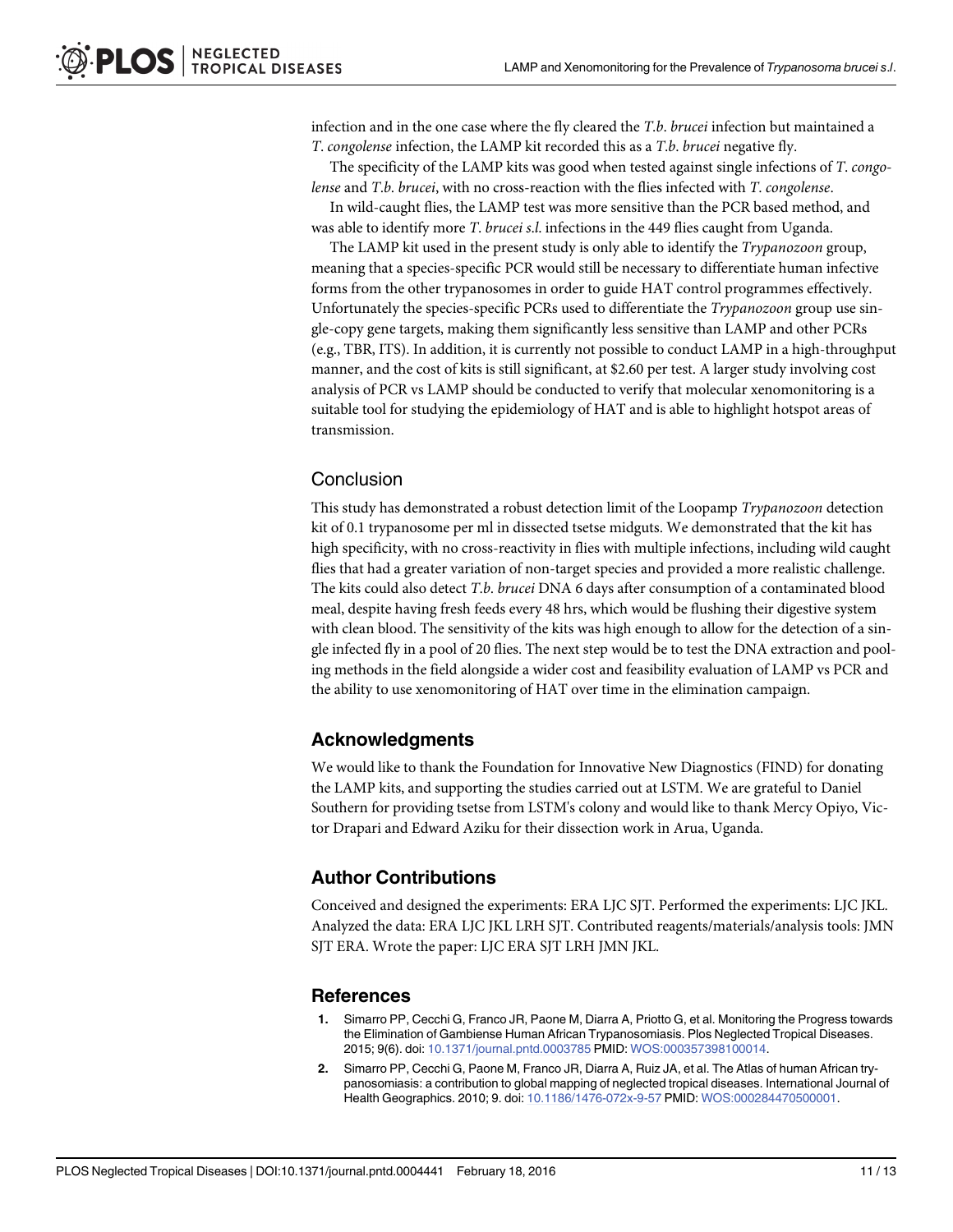- <span id="page-11-0"></span>[3.](#page-1-0) Simarro PP, Cecchi G, Franco JR, Paone M, Diarra A, Ruiz-Postigo JA, et al. Estimating and Mapping the Population at Risk of Sleeping Sickness. Plos Neglected Tropical Diseases. 2012; 6(10). doi: [10.](http://dx.doi.org/10.1371/journal.pntd.0001859) [1371/journal.pntd.0001859](http://dx.doi.org/10.1371/journal.pntd.0001859) PMID: [WOS:000310527200025.](http://www.ncbi.nlm.nih.gov/pubmed/WOS:000310527200025)
- [4.](#page-1-0) Esterhuizen J, Rayaisse JB, Tirados I, Mpiana S, Solano P, Vale GA, et al. Improving the Cost-Effectiveness of Visual Devices for the Control of Riverine Tsetse Flies, the Major Vectors of Human African Trypanosomiasis. Plos Neglected Tropical Diseases. 2011; 5(8). doi: [10.1371/journal.pntd.0001257](http://dx.doi.org/10.1371/journal.pntd.0001257) PMID: [WOS:000294479800015.](http://www.ncbi.nlm.nih.gov/pubmed/WOS:000294479800015)
- [5.](#page-1-0) Torr S, Tirados I, Esterhuizen J, Kovacic V, Mangwiro C, Njiru B, et al. Targeting tsetse: can vector control contribute to global efforts against gambian sleeping sickness? Pathogens and Global Health. 2013; 107(8):455–6. WOS:000335056200148.
- [6.](#page-1-0) Tong J, Valverde O, Mahoudeau C, Yun O, Chappuis F. Challenges of controlling sleeping sickness in areas of violent conflict: experience in the Democratic Republic of Congo. Conflict and health. 2011; 5:7–. doi: [10.1186/1752-1505-5-7](http://dx.doi.org/10.1186/1752-1505-5-7) PMID: [MEDLINE:21615932](http://www.ncbi.nlm.nih.gov/pubmed/MEDLINE:21615932).
- [7.](#page-1-0) Miezan TW, Meda AH, Doua F, Cattand P. Evaluation of parasitological techniques in the diagnosis of trypanosoma-brucei-gambiense human trypanosomiasis in Cote-dIvoire. Bulletin De La Societe De Pathologie Exotique. 1994; 87(2):101–4. PMID: [WOS:A1994NZ07500008](http://www.ncbi.nlm.nih.gov/pubmed/WOS:A1994NZ07500008).
- 8. Lutumba P, Meheus F, Robays J, Miaka C, Kande V, Buschert P, et al. Cost-effectiveness of algorithms for confirmation test of human African trypanosomiasis. Emerging Infectious Diseases. 2007; 13 (10):1484–90. PMID: [WOS:000249962800007.](http://www.ncbi.nlm.nih.gov/pubmed/WOS:000249962800007) doi: [10.3201/eid1310.060358](http://dx.doi.org/10.3201/eid1310.060358)
- [9.](#page-1-0) Lutumba P, Robays J, Miaka C, Kande V, Simarro PP, Shaw APM, et al. Efficiency of different detection strategies of Human African trypanosomiasis at T-b. gambiense. Tropical Medicine & International Health. 2005; 10(4):347–56. doi: [10.1111/j.1365-3156.2005.01391.x](http://dx.doi.org/10.1111/j.1365-3156.2005.01391.x) PMID: [WOS:000228064200010.](http://www.ncbi.nlm.nih.gov/pubmed/WOS:000228064200010)
- [10.](#page-1-0) Ruiz-Postigo JA, Franco JR, Lado M, Simarro PP. Human African trypanosomiasis in South Sudan: How Can We Prevent a New Epidemic? Plos Neglected Tropical Diseases. 2012; 6(5). doi: [10.1371/](http://dx.doi.org/10.1371/journal.pntd.0001541) [journal.pntd.0001541](http://dx.doi.org/10.1371/journal.pntd.0001541) PMID: [WOS:000304758900004.](http://www.ncbi.nlm.nih.gov/pubmed/WOS:000304758900004)
- [11.](#page-1-0) Frontiers MS. Democratic Republic of Congo: MSF completes sleeping sickness screening for 16,000 people 2013 [cited 2015 17.02.2015]. Available from: [http://www.msf.org/article/democratic-republic](http://www.msf.org/article/democratic-republic-congo-msf-completes-sleeping-sickness-screening-16000-people)[congo-msf-completes-sleeping-sickness-screening-16000-people](http://www.msf.org/article/democratic-republic-congo-msf-completes-sleeping-sickness-screening-16000-people).
- [12.](#page-1-0) Farid HA, Morsy ZS, Helmy H, Ramzy RMR, El Setouhy M, Weil GJ. A critical appraisal of molecular xenomonitoring as a tool for assessing progress toward elimination of lymphatic filariasis. American Journal of Tropical Medicine and Hygiene. 2007; 77(4):593–600. PMID: [WOS:000250244800002.](http://www.ncbi.nlm.nih.gov/pubmed/WOS:000250244800002)
- [13.](#page-2-0) Morlais I, Grebaut P, Bodo JM, Djoha S, Cuny G, Herder S. Detection and identification of trypanosomes by polymerase chain reaction in wild tsetse flies in Cameroon. Acta Tropica. 1998; 70(1):109-17. doi: [10.1016/s0001-706x\(98\)00014-x](http://dx.doi.org/10.1016/s0001-706x(98)00014-x) PMID: [WOS:000075145200011](http://www.ncbi.nlm.nih.gov/pubmed/WOS:000075145200011).
- [14.](#page-2-0) Deborggraeve S, Buscher P. Molecular diagnostics for sleeping sickness: what is the benefit for the patient? Lancet Infectious Diseases. 2010; 10(6):433–9. PMID: [WOS:000278685800016](http://www.ncbi.nlm.nih.gov/pubmed/WOS:000278685800016). doi: [10.](http://dx.doi.org/10.1016/S1473-3099(10)70077-3) [1016/S1473-3099\(10\)70077-3](http://dx.doi.org/10.1016/S1473-3099(10)70077-3)
- [15.](#page-2-0) Njiru ZK, Mikosza ASJ, Matovu E, Enyaru JCK, Ouma JO, Kibona SN, et al. African trypanosomiasis: Sensitive and rapid detection of the sub-genus Trypanozoon by loop-mediated isothermal amplification (LAMP) of parasite DNA. International Journal for Parasitology. 2008; 38(5):589–99. doi: [10.1016/j.](http://dx.doi.org/10.1016/j.ijpara.2007.09.006) [ijpara.2007.09.006](http://dx.doi.org/10.1016/j.ijpara.2007.09.006) PMID: [WOS:000254726400010.](http://www.ncbi.nlm.nih.gov/pubmed/WOS:000254726400010)
- [16.](#page-2-0) Notomi T, Okayama H, Masubuchi H, Yonekawa T, Watanabe K, Amino N, et al. Loop-mediated isothermal amplification of DNA. Nucleic Acids Research. 2000; 28(12). doi: [10.1093/nar/28.12.e63](http://dx.doi.org/10.1093/nar/28.12.e63) PMID: [WOS:000207392200007.](http://www.ncbi.nlm.nih.gov/pubmed/WOS:000207392200007)
- [17.](#page-2-0) Haines LR. Examining the tsetse teneral phenomenon and permissiveness to trypanosome infection. Frontiers in Cellular and Infection Microbiology. 2013; 3. doi: [10.3389/fcimb.2013.00084](http://dx.doi.org/10.3389/fcimb.2013.00084) PMID: [WOS:000328931500013](http://www.ncbi.nlm.nih.gov/pubmed/WOS:000328931500013).
- [18.](#page-2-0) Malele II, Ouma JO, Enyaru JCK, Matovu E, Alibu V, Auma JE, et al. Comparative diagnostic and analytical performance of PCR and LAMP-based trypanosome detection methods estimated using pooled whole tsetse flies and midguts. Veterinary Parasitology. 2013; 197(3-4):549-56. doi: [10.1016/j.vetpar.](http://dx.doi.org/10.1016/j.vetpar.2013.05.022) [2013.05.022](http://dx.doi.org/10.1016/j.vetpar.2013.05.022) PMID: [WOS:000328010500018.](http://www.ncbi.nlm.nih.gov/pubmed/WOS:000328010500018)
- [19.](#page-3-0) Nalunkuma Kazibwe AJ. Factors influencing the spread and selection of drug resistance in Human African Trypanosomiasis: Glasgow; 2008.
- [20.](#page-3-0) Moser DR, Cook GA, Ochs DE, Bailey CP, McKane MR, Donelson JE. Detection of trypanosoma-congolense and trypanosoma-brucei subspecies by dna amplification using the polymerase chain-reaction. Parasitology. 1989; 99:57–66. PMID: [WOS:A1989AR54700007.](http://www.ncbi.nlm.nih.gov/pubmed/WOS:A1989AR54700007)
- [21.](#page-3-0) Adams ER, Malele II, Msangi AR, Gibson WC. Trypanosome identification in wild tsetse populations in Tanzania using generic primers to amplify the ribosomal RNA ITS-1 region. Acta Tropica. 2006; 100(1– 2):103–9. doi: [10.1016/j.actatropica.2006.10.002](http://dx.doi.org/10.1016/j.actatropica.2006.10.002) PMID: [WOS:000243501200013.](http://www.ncbi.nlm.nih.gov/pubmed/WOS:000243501200013)